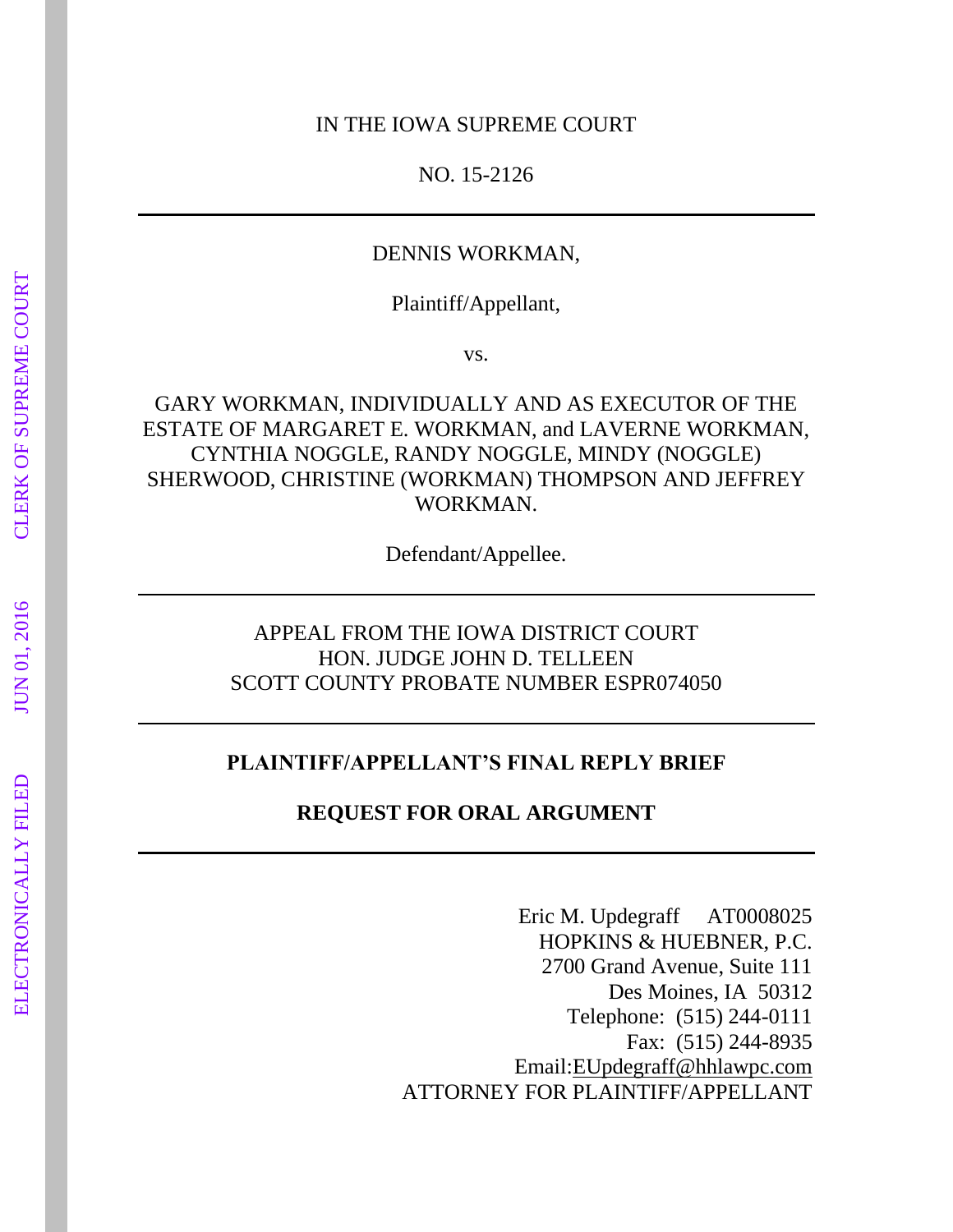# **TABLE OF CONTENTS**

# **Page**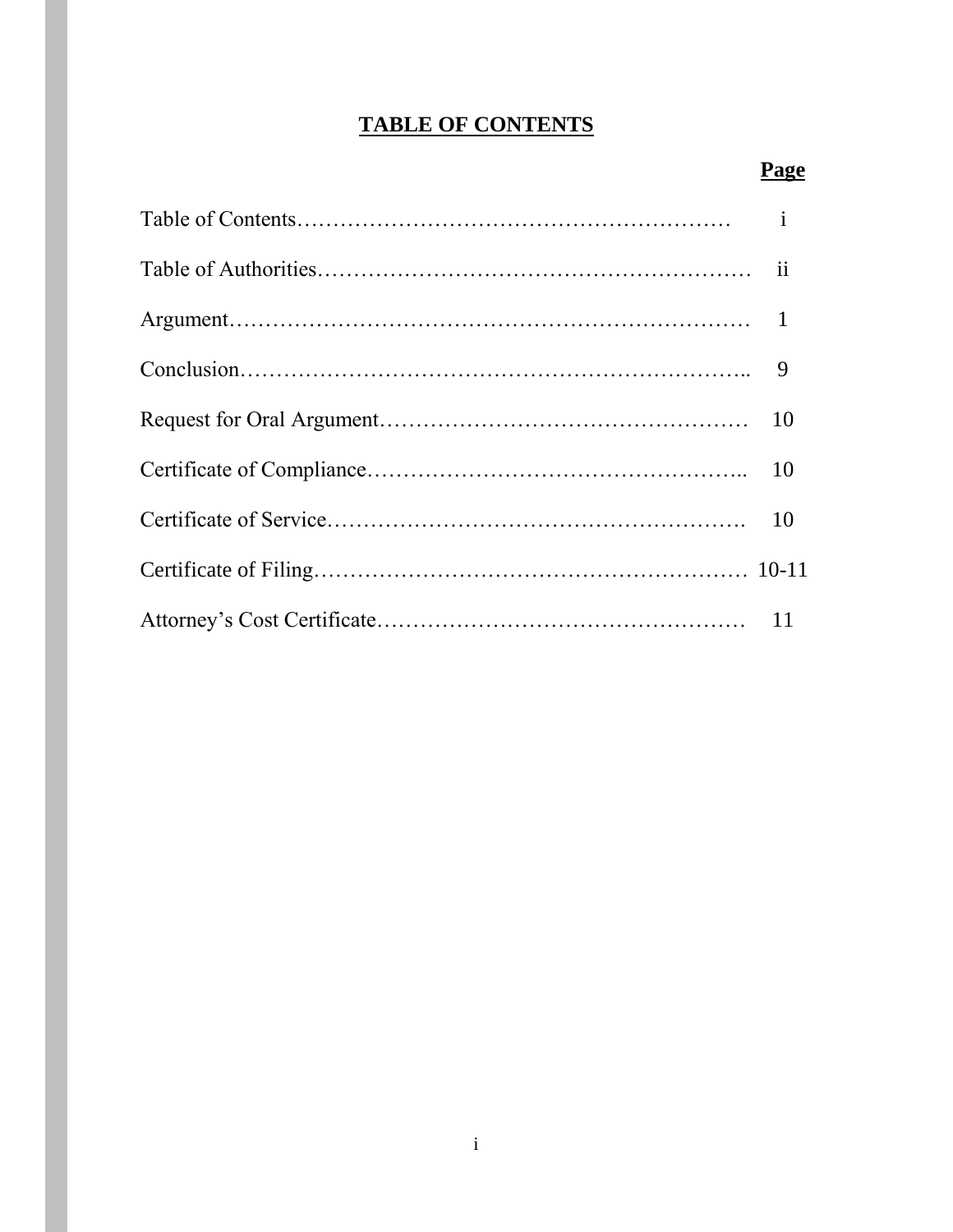# **TABLE OF AUTHORITIES**

| <b>Cases:</b>                                                    |  |
|------------------------------------------------------------------|--|
| <i>In re Miller's Estate</i> , 159 N.W.2d 441 (Iowa 1968)        |  |
| <i>Peters v. Peters, 214 N.W.2d 151, 155 (Iowa 1974)</i>         |  |
| <i>Reserve Ins. Co. v. Johnson, 150 N.W.2d 632 (Iowa 1967)</i> 7 |  |
|                                                                  |  |
| Rowen v. Lemars Mut. Ins. Co. of Iowa,                           |  |
|                                                                  |  |

# **Statutes Page**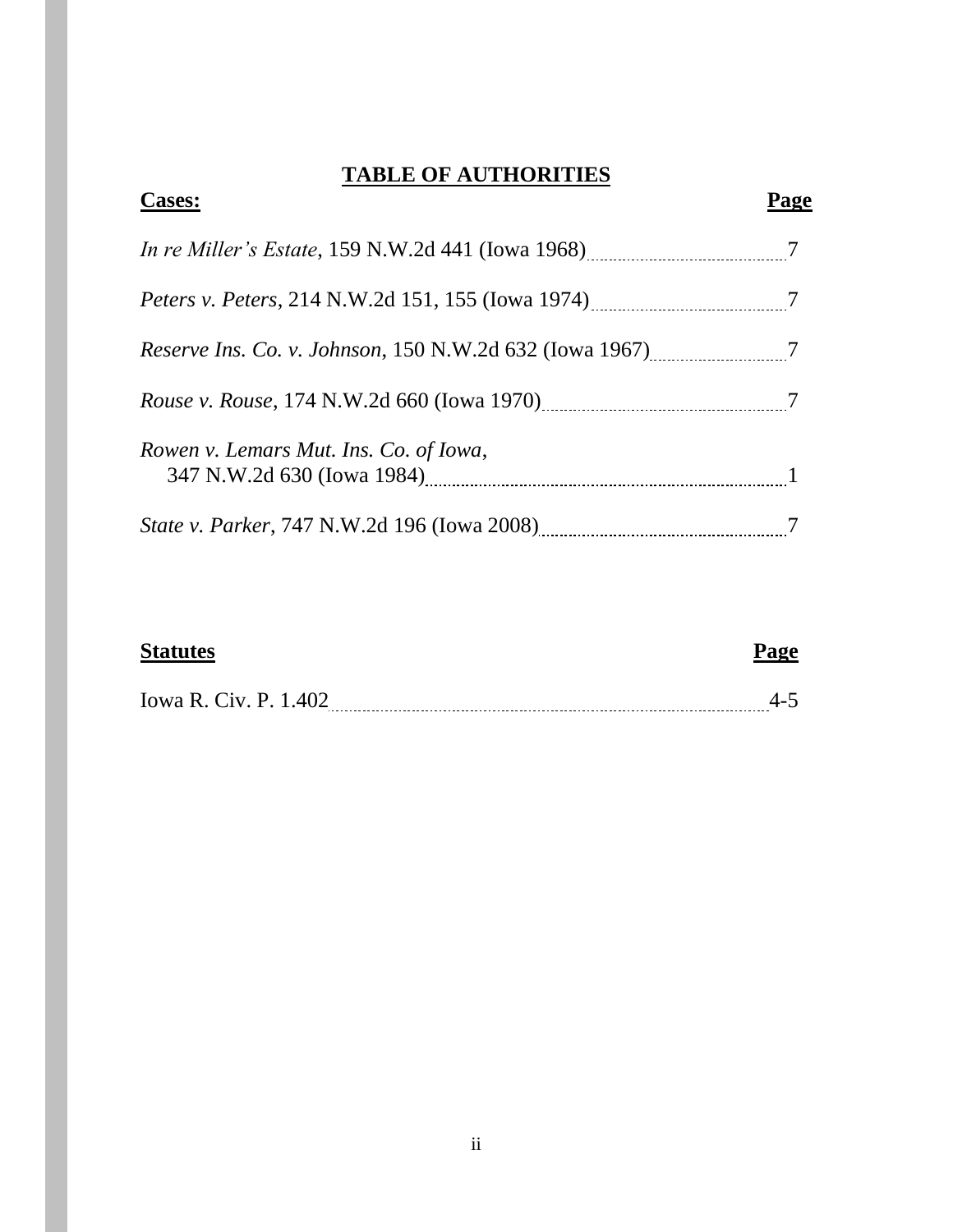#### **ARGUMENT**

# **ISSUE I: THE DISTRICT COURT ERRED IN DETERMINING IN ITS SUMMARY JUDGMENT RULING THAT THE BURDEN OF PROOF DID NOT SHIFT TO GARY WORKMAN AS A RESULT OF A CONFIDENTIAL RELATIONSHIP AND UNDUE INFLUENCE**

#### A. Preservation of error and standard of review.

Defendant argues that the Plaintiff did not preserve error because of some technical defect in the Notice of Appeal. The Defendant claims it lacks the words "from all adverse ruling and orders inhering therein." (Defendant's Brief p. 8). Defendant fails to support the contention that this is fatal to error preservation with any case law interpreting the Notice of Appeal statute as such. The case law on the subject makes it clear that a Notice of Appeal is mandatory but not jurisdictional. *Rowen v. Lemars Mut. Ins. Co. of Iowa*, 347 N.W.2d 630, 638 (Iowa 1984).

The preservation of error standard is designed to ensure that the District Court had an opportunity to rule on the issue before appeal. This issue was preserved by Plaintiffs when resisting the Motion for Summary Judgment. (See Plaintiffs' Resistance to Motions for Summary Judgment, App. ---). The District Court specifically ruled on these issues. (Order on Motion for Summary Judgment, App. 797).

#### B. Argument.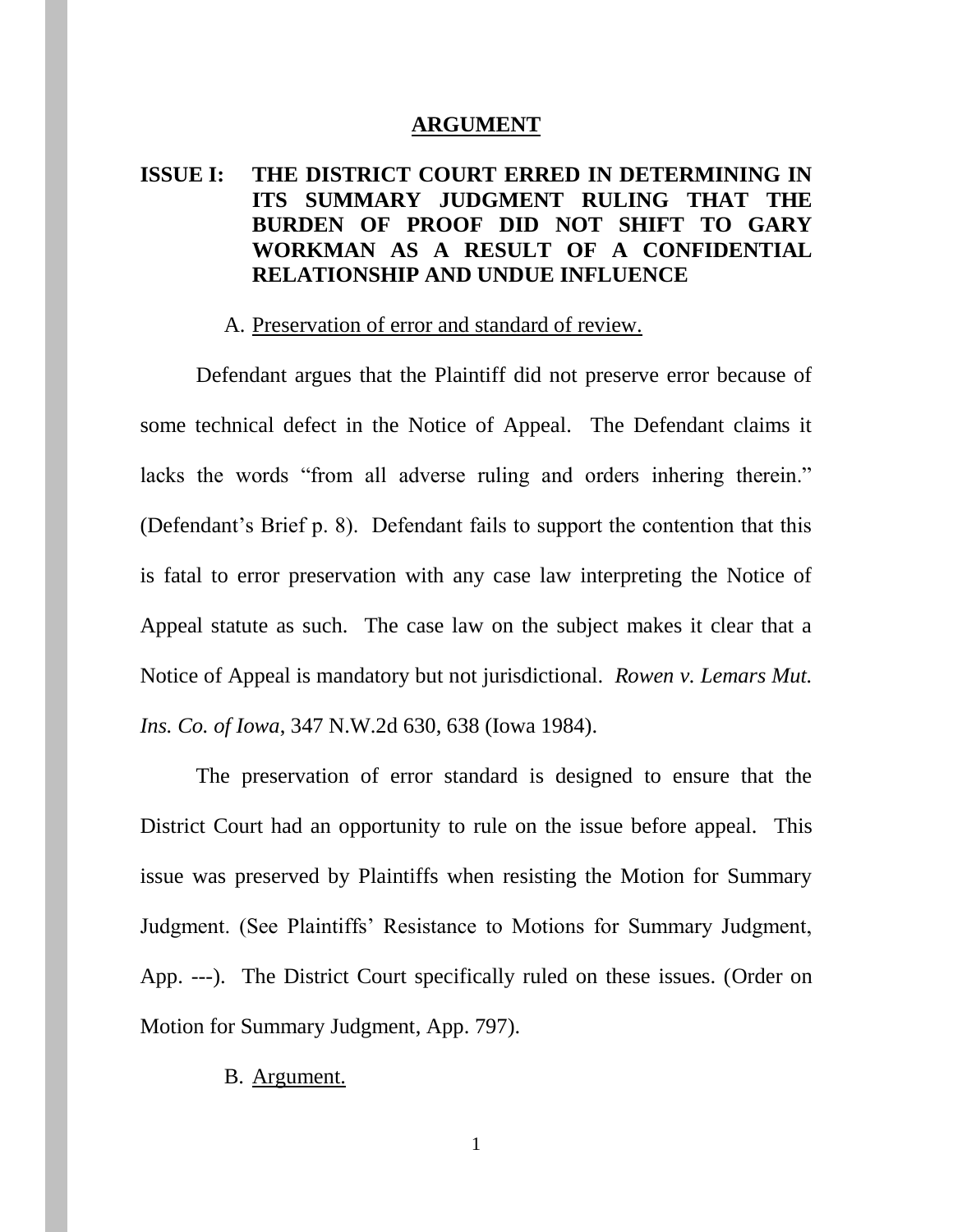The Defendant's criticism of the Plaintiff's position is based on a misapprehension of the Plaintiff's position. The Plaintiff contends that this Court should adopt the formulation of undue influence and confidential relationships set forth in Restatement (Third) of Property: Wills and Trusts § 8.3. Admittedly, this would be a change in Iowa law. For the reasons stated in the Plaintiff's Appellant Brief it would be appropriate for this Court to consider whether the new formulation of the rule better serves the interests of justice. Defendant is unwilling to engage in a discussion of this point and instead spends his time criticizing "block quotes."

The District Court did in fact rule on the subject of which confidential relationship law to apply to the case. The fourth section of the summary judgment order is entitled "confidential relationship" and discusses the effect of a confidential relationship on an undue influence claim. (Order on Summary Judgment p. 8, App. 805). The Court specifically determined the burden of proof for the parties, which it also applied at trial, in a case involving a confidential relationship and a will contest. (Order on Summary Judgment p. 8, App. 805). The Court concluded "It remains for the Plaintiff to establish at trial the Defendant unduly influenced Mrs. Workman and there is a fact question precluding summary judgment on that issue." (Order on Summary Judgment p. 8, App. 805).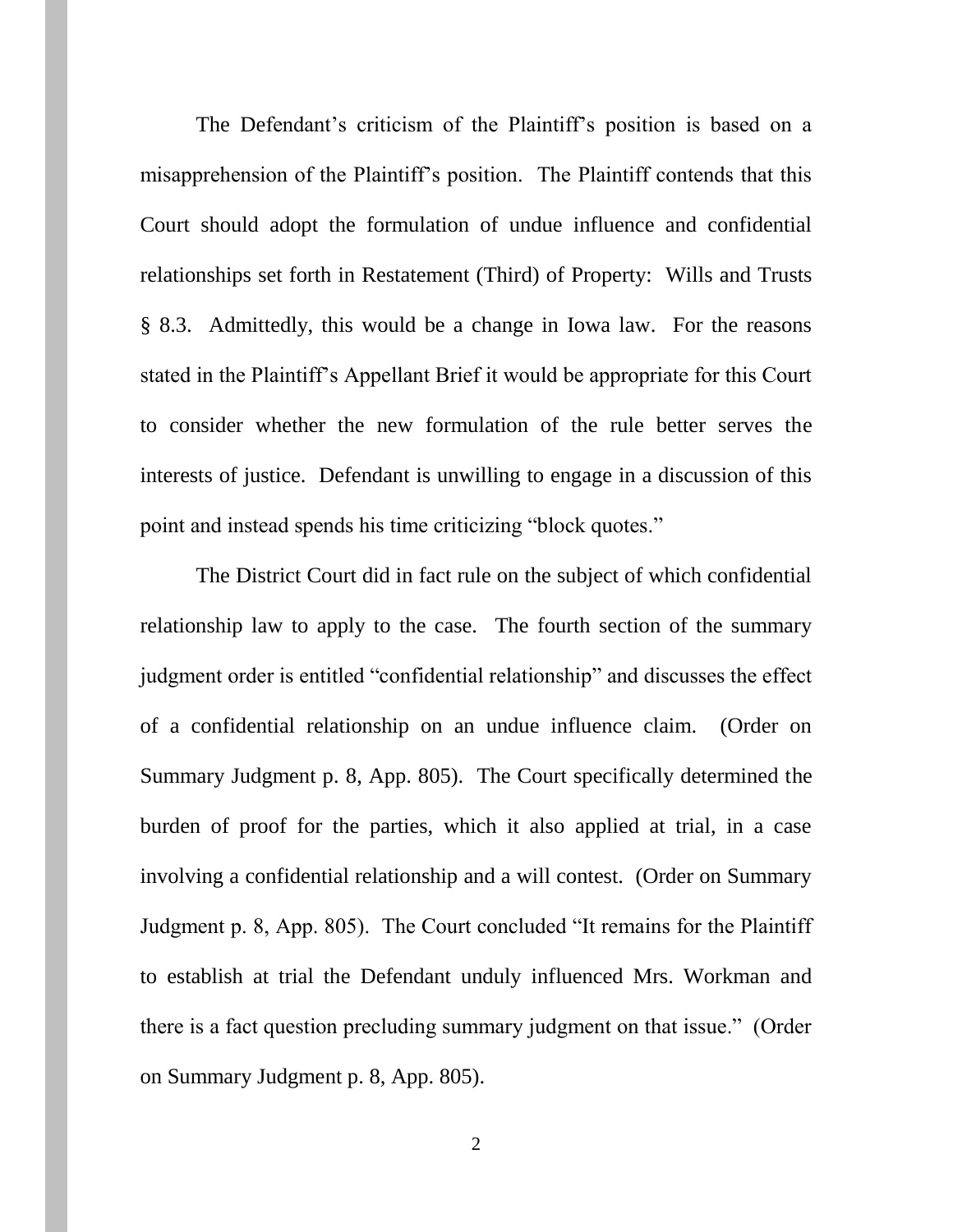The issue in this case is whether the correct standard for the burden of proof is the one set forth in the Restatement (Third) of Property: Wills and Trusts § 8.3. The different allocation of the burden of proof utilized in this case prejudices the jury verdict because it requires a party at a unique information disadvantage to bear a burden of proof. The District Court's determination that Iowa law applies burden shifting to inter vivos gifts, but not to testamentary bequests is based on law that many jurisdictions and the scholars now believe is obsolete. This Court should evaluate the reasoning provided and cited for the change and make an appropriate decision about the state of Iowa law.

## **ISSUE II: THE DISTRICT COURT ERRED IN DENYING A MOTION TO AMEND THE PLEADINGS TO CONFORM WITH THE EVIDENCE**

The essence of the Plaintiff's argument on this subject is that denial of the motion to amend the pleadings to conform to the evidence allowed the Defendant to create confusion among the jury. The Defendant has often repeated his contention that because the 2008 Codicil is "less favorable" to Gary then the Plaintiff cannot win this contest. The Defendant presented this rather interesting interpretation of events to the jury.<sup>1</sup> The jury then

 $\overline{a}$ 

 $<sup>1</sup>$  The evidence demonstrates a steady deterioration of Dennis's share of the estate from a</sup> share of farm ground valued over \$2,500,000 to \$25,000 paid out in \$2,500 increments over 10 years.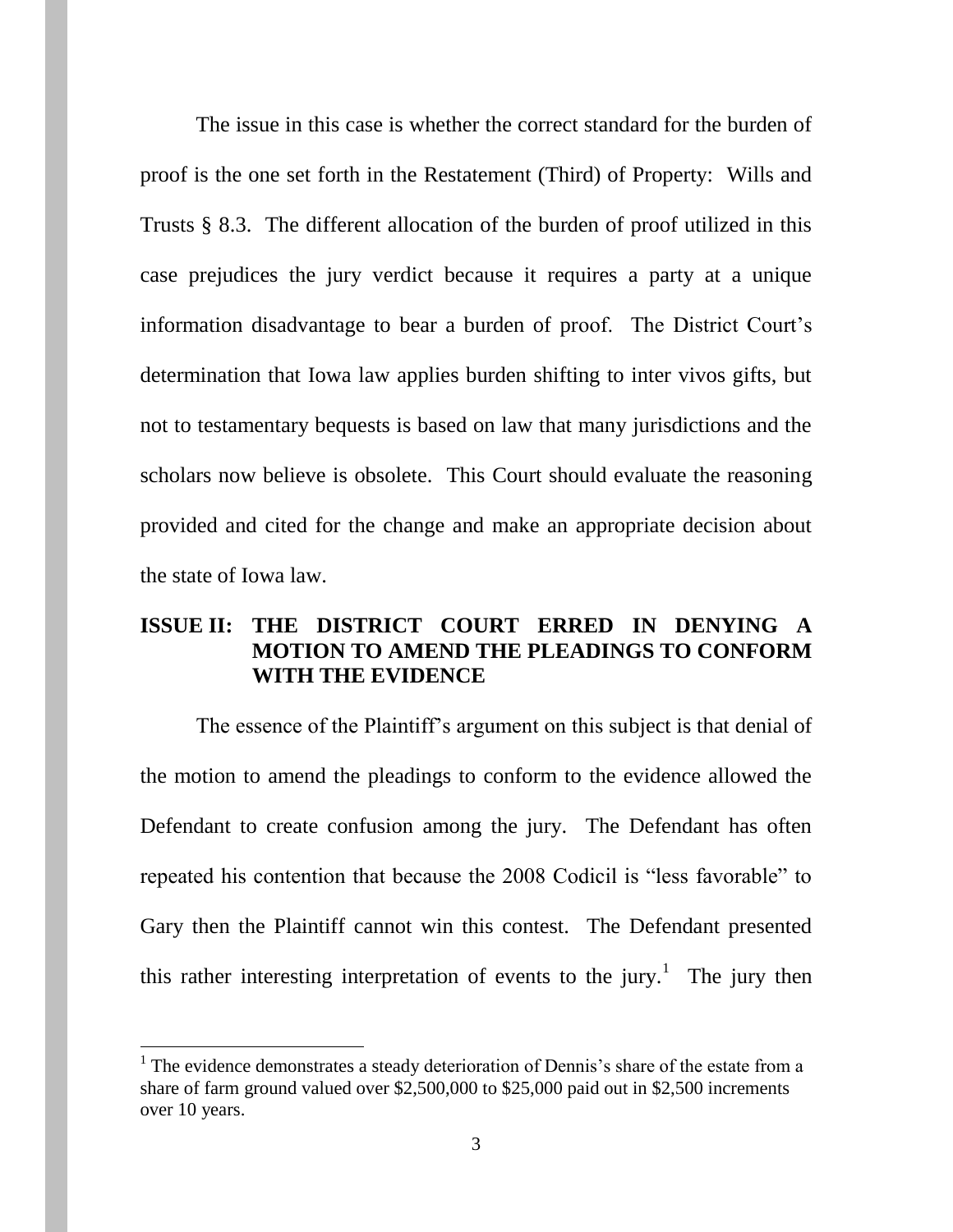received an instruction that appeared to support the contention because it stated the contest was limited to the 2007 and the 2008 codicil.

The evidence presented and contested at trial concerned a slow erosion of Dennis's share from 1983 through 2007. Each side had a fair opportunity to develop and present evidence on the subject. Gary certainly had extensive testimony prepared discussing his reasoning for his mother's actions. He conducted discovery, gathered evidence and presented it at trial concerning what a low-down-dirty-scoundrel Dennis was during the 1980s and 1990s. A considerable amount of that testimony appears in the Defendant's brief in this case. This testimony ranged back all the way the 1983 Will. Yet in this appeal Defendant claims he was unable to comprehend and understand that the reasons for the wills between 1983 and 2007 would be an issue in the case.

Defendant criticizes the Plaintiff based on a contention that the Plaintiff could have made the motion sooner. (Defendant's Brief p. 13). This is a rather unique manner of looking at the rule. The commentary to the Iowa Rules of Civil Procedure demonstrates the opposite is true:

"It is now generally accepted that there may be no subsequent challenge of issues which are actually litigated, if there has been actual notice and adequate opportunity to cure surprise. If it is clear that the parties understand exactly what the issues are when the proceedings are had, they cannot thereafter claim surprise or lack of due process because of alleged deficiencies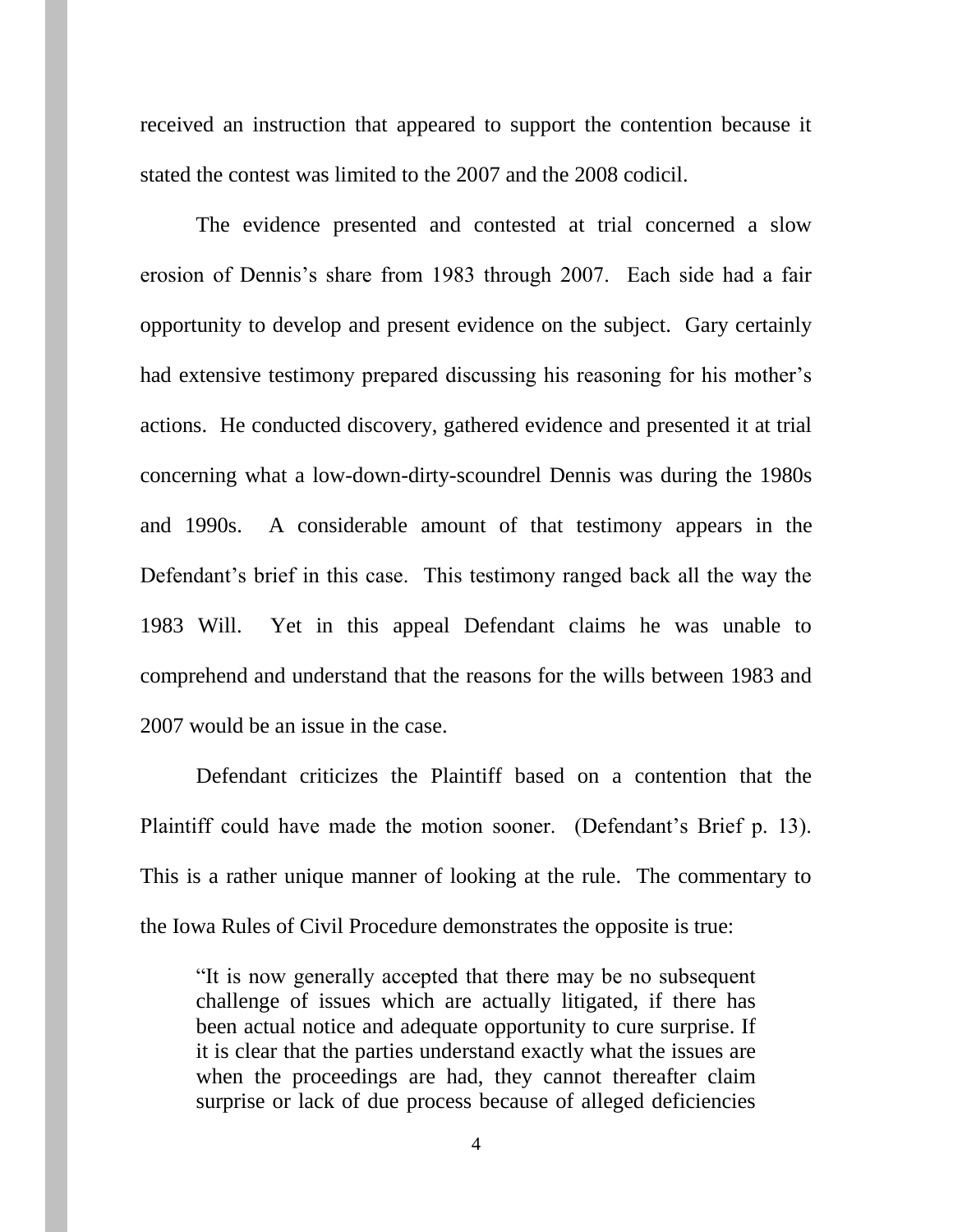in the language of particular pleadings. Actuality of notice there must be, but the actuality, not the technicality, must govern." Kuhn v. Civil Aeronautics Bd., C.A.1950, 183 F.2d 839, 841- 842, 87 U.S.App.D.C. 130.

A motion to amend to conform to proof of issues tried by consent may be made and granted at any time after presentation of the evidence has begun, Page v. Wright, C.C.A. 7th, 1940, 116 F.2d 449, certiorari dismissed 61 S.Ct. 831, 312 U.S. 710, 85 L.Ed. 1142, and is frequently allowed during the course of the trial after the close of the testimony, Great Atlantic & Pac. Tea Co. v. Jones, C.A.4th, 1949, 177 F.2d 166, and even after return of verdict, Holley Coal Co. v. Globe Indem. Co., C.A.4th, 1950, 186 F.2d 291, or entry of judgment, Davis v. Food Mart, Inc., C.A.5th, 1964, 334 F.2d 27, or on appeal, City of Green Cove Springs v. Donaldson, C.A.5th, 1965, 348 F.2d 197, or after remand, Emich Motors Corp. v. General Motors Corp., D.C.Ill.1954, 15 F.R.D. 354.

Amendments to conform to the proof are permitted in order to bring the pleadings into line with the issues actually developed at the trial even though the issues were not adequately presented by the pleadings as originally drawn. Falls Industries, Inc. v. Consolidated Chem. Indus. Inc., C.A.5th, 1959, 258 F.2d 277. Issues not raised by the pleadings which are tried by the express or implied consent of the parties, are treated in all respects as if raised in the original pleadings. Gallon v. Lloyd-Thomas Co., C.A.8th, 1959, 264 F.2d 821. A party impliedly consents to the introduction of issues not raised in the pleadings by failure to object to the admission of evidence relating thereto, unless he is not represented by counsel. Albers Milling Co. v. Farmers Produce Co., C.A.8th, 1955, 222 F.2d 915.

Iowa R. Civ. P. 1.402, comments on Enactment 1943-Former Rule 88.

The Defendant's claim that the rule does not allow for amendment after the

close of evidence is simply a self-serving misrepresentation of the law.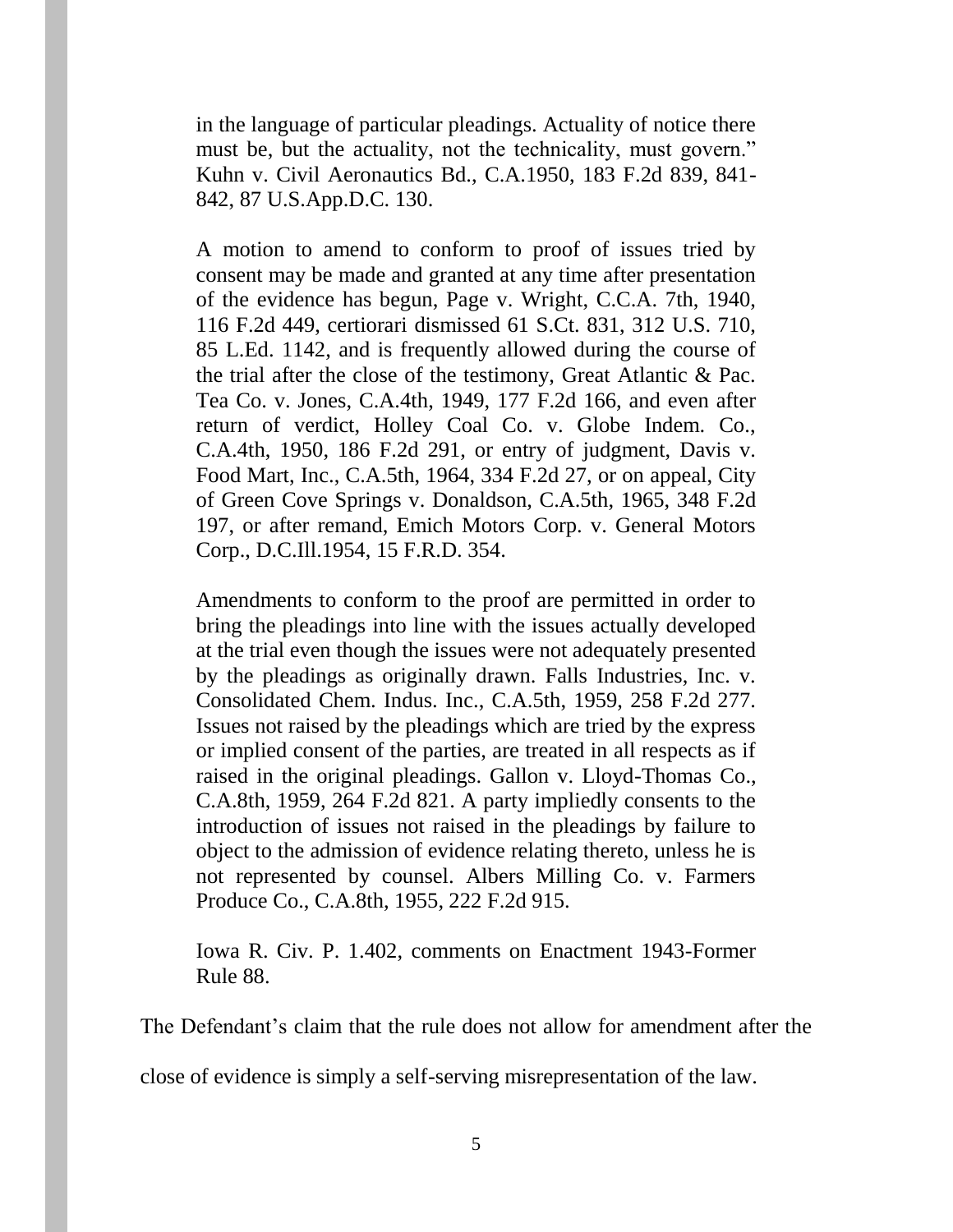Defendant also claims that he did not consent to trial of these issues. Despite this claim, the Defendant cites to no motions in limine, objections at trial or Rule 104(b) motions designed to presentation of evidence concerning the wills prior to 2007. Defendant undoubtedly was aware that Dennis's theory was that there was a slow attrition of Dennis's share since 1983. Otherwise Defendant would not have presented evidence in a manner that attempted to tie certain financial misfortunes with contemporaneous alterations of the estate scheme. If the issue should really be limited to the undue influence of the 2007 Will and the 2008 codicil then the Defendant should have objected on relevance grounds to discussion of the reasons for the wills prior to that time. Rather than do so the Defendant instead opted to present salacious testimony about Dennis's financial misfortunes. This decision is consent to trial of those issues. The Defendant opened the proverbial door by not objecting to the evidence in the first place and then presenting evidence on the same subject.

Defendant would cast this in a significantly different manner. Defendant claims the testimony and evidence he provided about estate documents predating the 2007 Will was "in direct response to, and necessitated by the evidence Dennis presented." (Defendant's Brief p. 19). This position might have some merit if this Court were to ignore that

6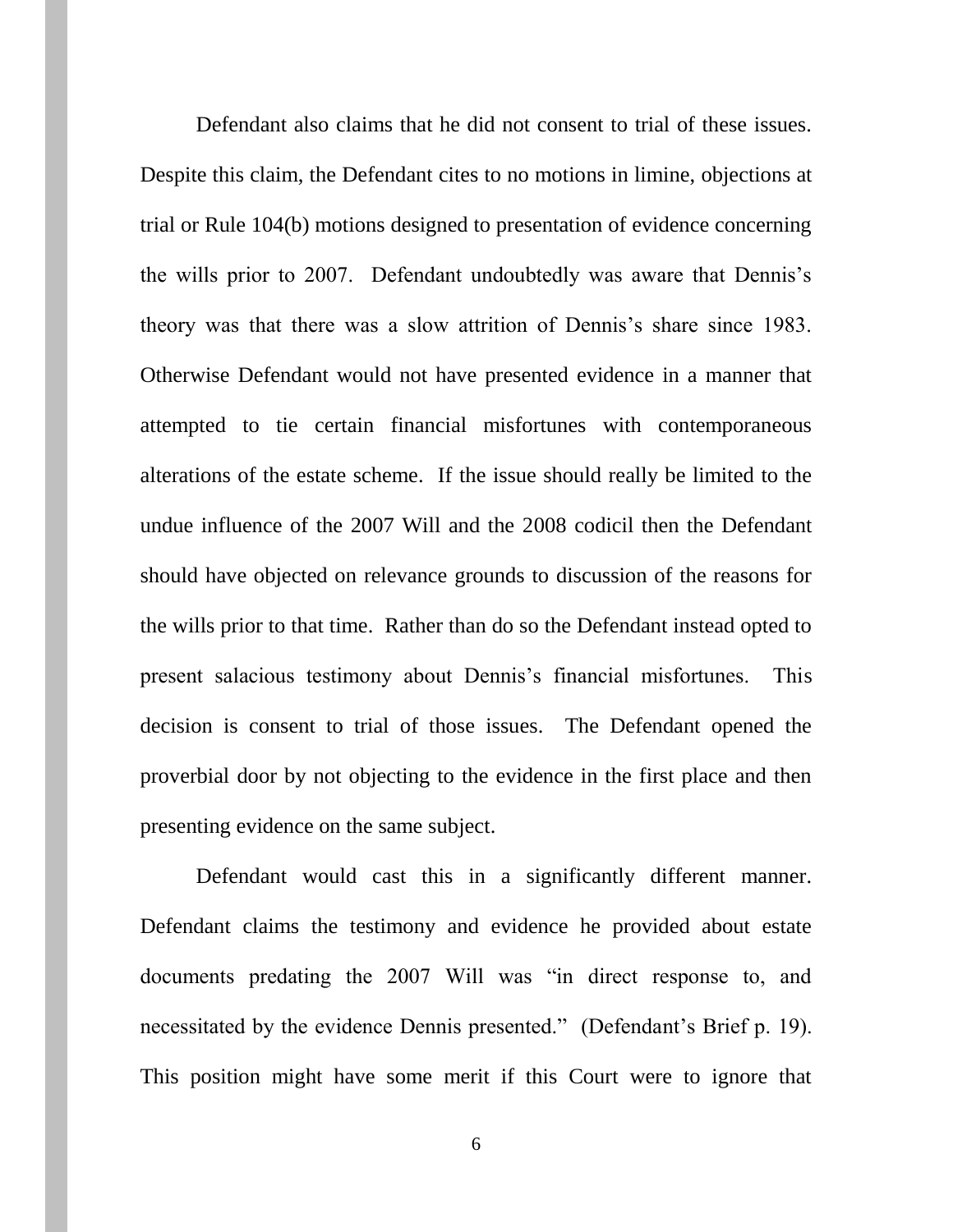Defendant could have taken any number of steps to prevent the presentation of such evidence. Defendant opted not to do so for purposes of making Dennis look bad in front of the jury. Simply stated, the rules allow a Defendant to object. Defendant was not helpless to prevent the presentation of the Dennis's evidence. In fact, if the Defendant wanted to prevent trial on that issue it should have taken affirmative steps to do so. *Peters v. Peters*, 214 N.W.2d 151, 155 (Iowa 1974). (stating "where as here the parties proceed without objection to try an issue not presented by the pleadings, it amounts to consent to try that issue and is rightfully in the case."); *See also State v. Parker*, 747 N.W.2d 196 (Iowa 2008); *Rouse v. Rouse*, 174 N.W.2d 660 (Iowa 1970); *Reserve Ins. Co. v. Johnson*, 150 N.W.2d 632 (Iowa 1967); *In re Miller's Estate*, 159 N.W.2d 441 (Iowa 1968).

Defendant claims the amendment would substantially prejudice him because he did not conduct discovery or procure witnesses on the subject. This would have been an issue to raise in an objection to Dennis presenting evidence concerning the erosion of his shares over 25 years and the steadily growing influence of Gary during that same time. If Gary thought this was prejudicial then he could have objected or even asked for a continuance to procure additional witnesses. See I.R.C.P. 1.911. Again the fact that Gary presented evidence to explain the reasons for those previous estate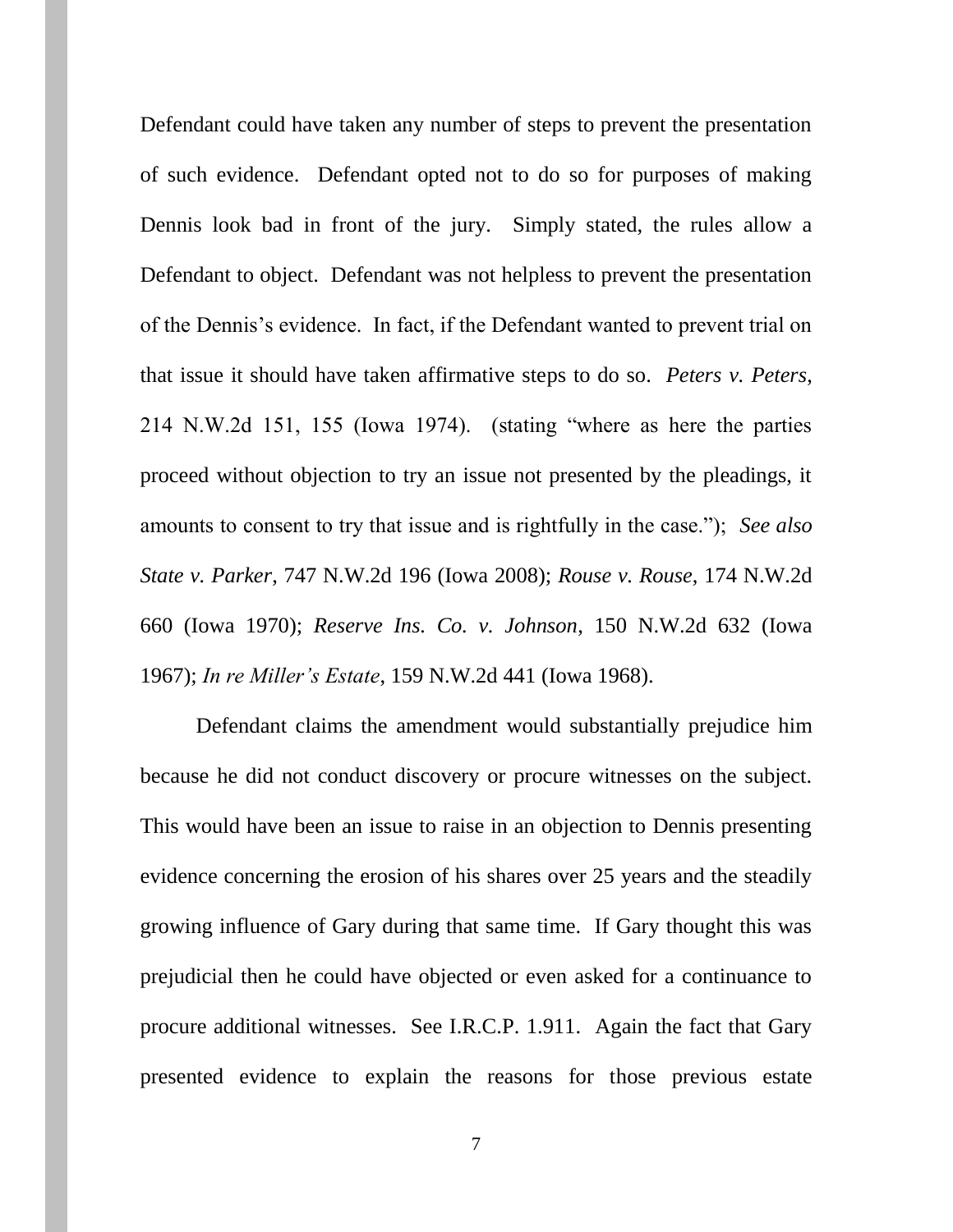documents casts serious doubt on his contention that he was surprised by the issue.

The Defendant claims that a contest of the previous estate documents would have necessitated a separate trial for each document. The deciding factor on this question is whether the contest of the separate documents would have created a "danger of confusing the jury." *Swartzenruber v. Lamb*, 582 N.W.2d 171 (Iowa 1998). The opposite is true in this case. When the District Court refused to amend the pleadings to include the prior wills the Court unwittingly allowed the Defendant to confuse the jury through his argument that the 2008 codicil was "less favorable" to him and thus he must win. The jury may easily have interpreted the instructions, limited to the 2007 Will and 2008 Codicil, as lending credence to the Defendant's contention. The instruction encouraged the jury ignore the evidence of undue influence prior to 2007 and the steady attrition of Dennis' share from 1983 through 2007. The result is prejudice to the Plaintiff.

The Defendant also claims there is a lack of prejudice in the case because of the doctrine of reaffirmation. The Defendant believes this is a clever "gotcha" moment and has since the beginning of this case. Defendant contends that it would be impossible for a jury to find undue influence in a situation where the last will is slightly less favorable to the person exercising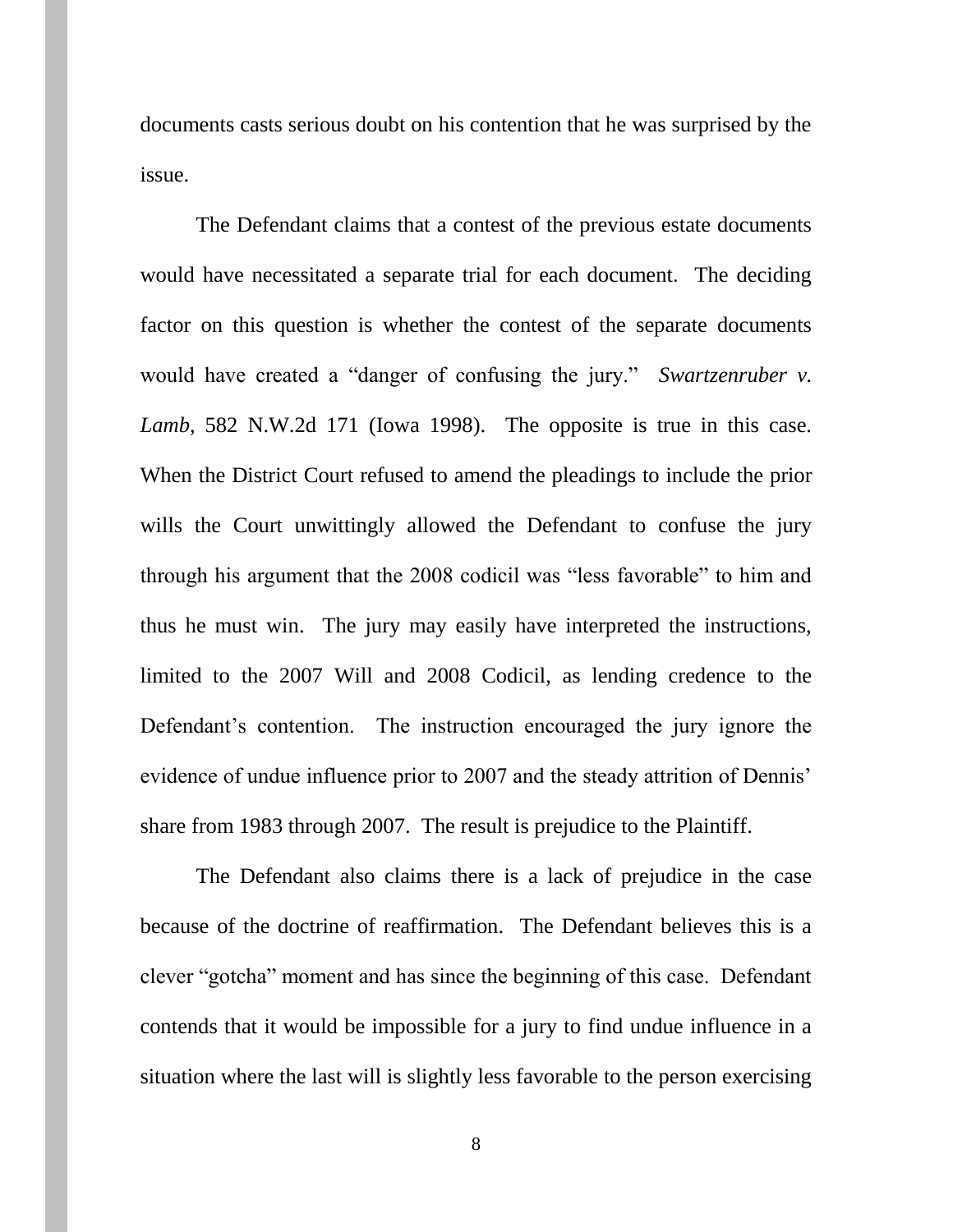the undue influence. In this case the Defendant claims that Margaret adding a restriction on selling on the farm in the 2008 codicil is sufficient as a matter of law to show that Gary was not unduly influencing Margaret. The Defendant's argument ignores the steady increase of Gary's shares over the years. The various testamentary instruments erode Dennis's share from approximately \$1,250,000 in value to \$25,000 paid out in \$2,500 increments over 10 years. One small step back does not demonstrate a lack of undue influence. More importantly, the Defendant's argument on this subject only serve to emphasize the prejudice that occurs when the disallowance of the amendment places an undue emphasis on the formation of only 2007 will and 2008 codicil.

#### **CONCLUSION**

The Court should reverse the District Court Ruling on Summary Judgment and remand for a jury trial on the merits on all legal theories presented by the Plaintiff. The Court should reverse the denial of the motion to amend to conform to proof and remand for a jury trial on the merits on all legal theories presented by the Plaintiff.

#### **REQUEST FOR ORAL ARGUMENT**

Pursuant to I.R. App. P. 6.908, Plaintiff-Appellant's request to be heard in oral argument on this appeal.

9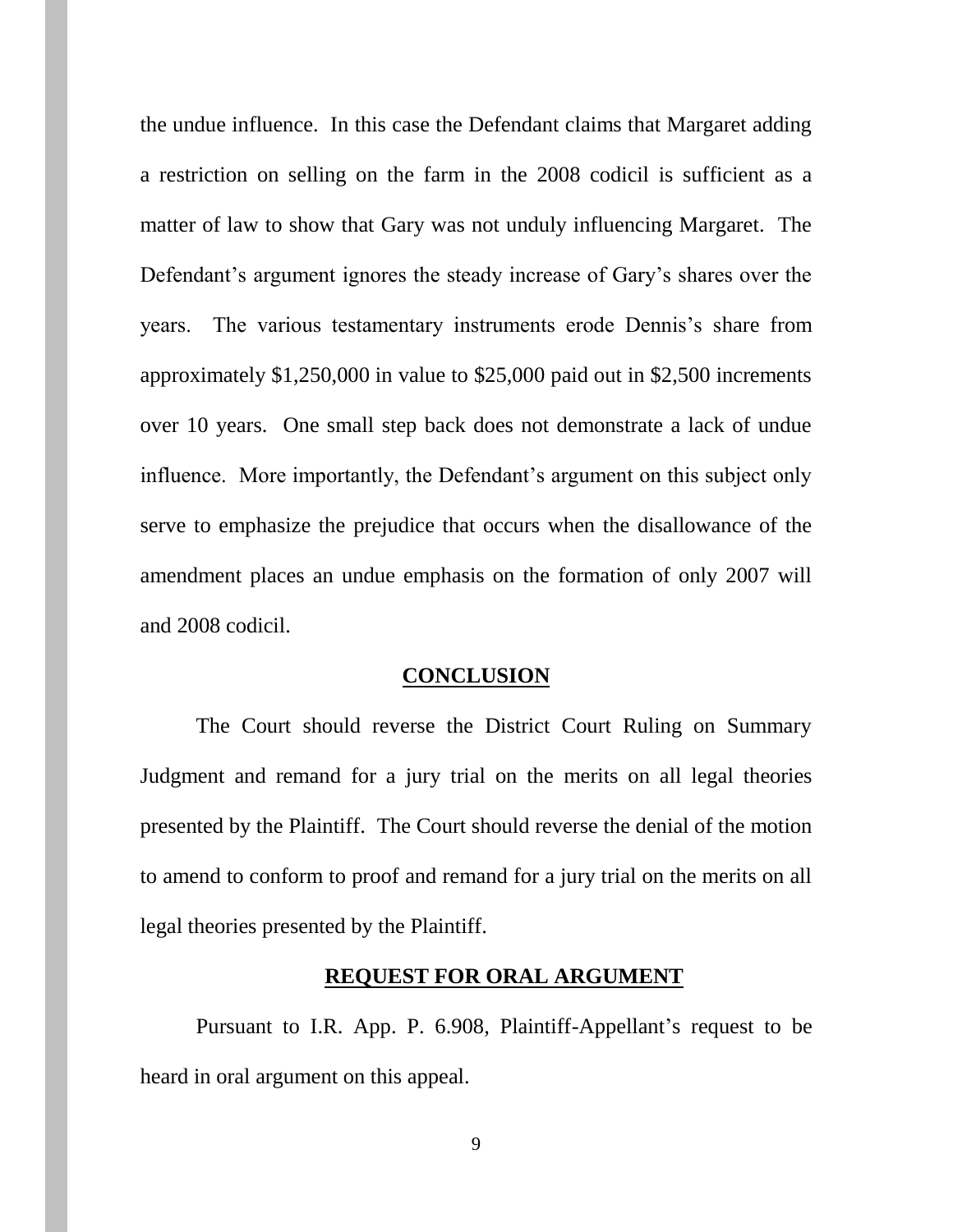Respectfully submitted,

By: /s/ Eric M. Updegraff Eric M. Updegraff AT0008025 HOPKINS & HUEBNER, P.C. 2700 Grand Avenue, Suite 111 Des Moines, IA 50312 Telephone: (515) 244-0111 Fax: (515) 244-8935 Email: [EUpdegraff@hhlawpc.com](mailto:EUpdegraff@hhlawpc.com) ATTORNEY FOR PLAINTIFF/APPELLANT

# **CERTIFICATE OF COMPLIANCE**

This brief complies with the type-volume limitation of Iowa R. App.  $6.903(1)(g)(1)$  because this brief contains 2,605 words, excluding the parts of the brief exempted by Iowa R. App. P.  $6.903(1)(g)(9)$ .

This brief complies with the typeface requirements of Iowa R. App. P.  $6.903(1)(e)$  and they type-style requirements of Iowa R. App. P.  $6.903(1)(f)$ because this brief has been prepared in a proportionally spaced typeface using Times New Roman 14.

By: /s/ Eric M. Updegraff

# **CERTIFICATE OF SERVICE**

I, Eric M. Updegraff, a member of the Bar of Iowa, hereby certify that on the 1st day of June, 2016, I served the above Appellant's Final Reply Brief and Request for Oral Argument by electronic filing thereof to the following:

Daniel P. Kresowik Stanley, Lande & Hunter, P.C. 201 West Second Street, Suite 1000 Davenport, Iowa 52807 ATTORNEY FOR GARY WORKMAN

By: /s/ Eric M. Updegraff